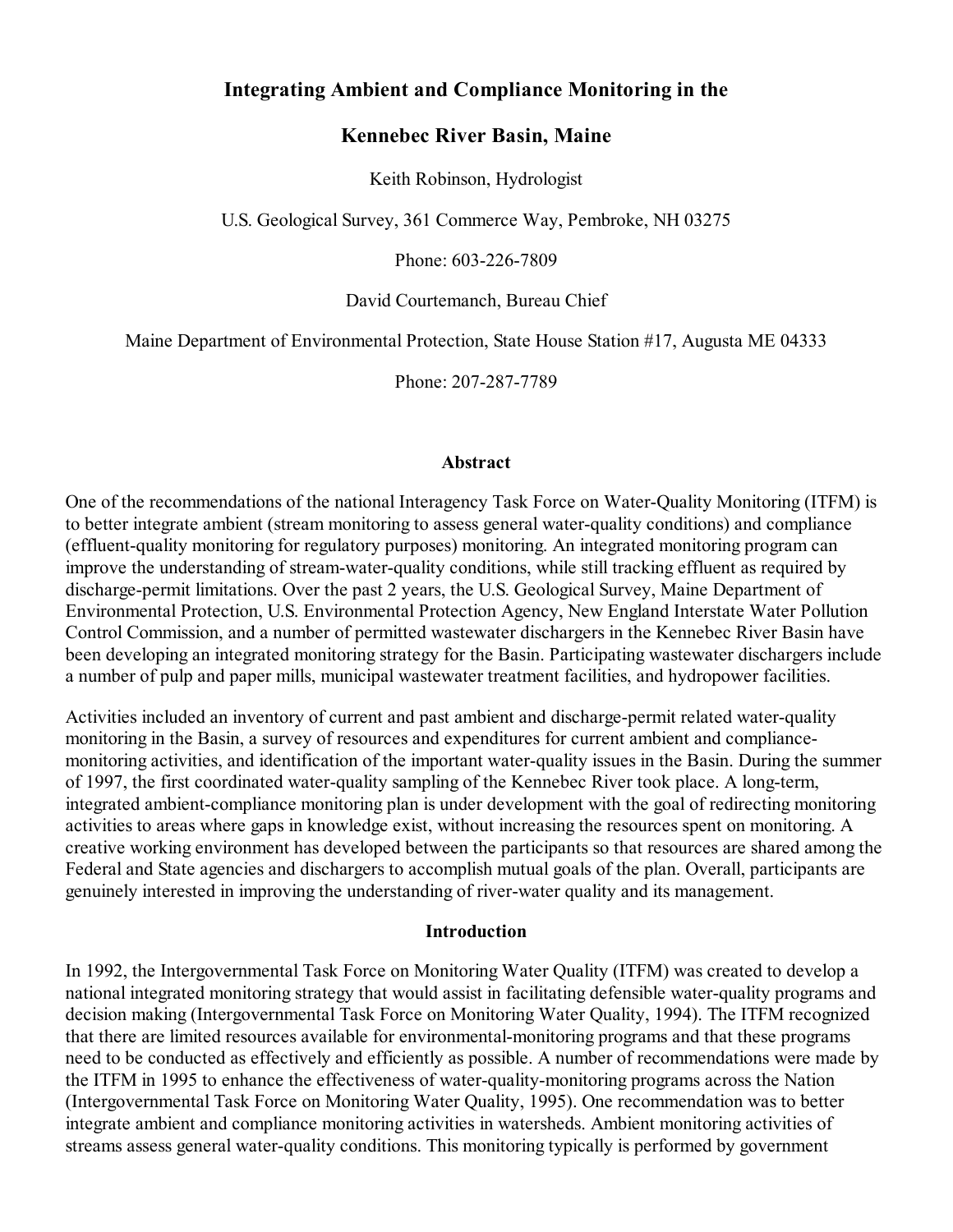agencies and citizen groups and is often a discretionary activity. On the other hand, the regulated community, which includes public water suppliers, wastewater-treatment facilities, and industrial facilities, conducts compliance monitoring. Compliance monitoring is subject to regulatory directions.

The ITFM recognized that the regulated community conducts more water-quality monitoring for compliance purposes than government agencies do to assess general water-quality conditions (Intergovernmental Task Force on Monitoring Water Quality, 1995). As a result, water-resource managers have a more thorough understanding of regulated activities than they do of the water resources being affected. The ITFM felt that partnerships between the ambient and compliance monitors would make the data from both activities more usable and accessible. If such partnerships are established, more thorough assessments of stream waterquality conditions can be done without increasing overall monitoring costs. In return, environmental protection agencies would offer the regulated community adjustments to their compliance monitoring as compensation for the overall benefits from the partnership.

To test the concept of integrating ambient and compliance monitoring, the U.S. Geological Survey (USGS) proposed pilot studies in conjunction with National Water-Quality Assessment (NAWQA) Program study units in 1995. Three of these pilot studies were ultimately established. One of these pilot studies was in the Kennebec River Basin in central Maine; the Kennebec River is part of the New England Coastal Basins (NECB) NAWQA study (figure 1). This paper describes the results to date of efforts to develop an integrated ambient and compliance monitoring framework for the Kennebec River.

The Kennebec River ambient-compliance-monitoring integration study initially began in 1995 when the Maine Department of Environmental Protection (MEDEP) expressed interested in working with USGS to develop the pilot study. This was followed in 1995 with a series of meetings between State and Federal monitoring and water pollution control agencies and wastewater permittees in the basin. Currently (1998), the process is still on-going. The goal of the study is to increase knowledge of water quality in the Kennebec River Basin by integrating ambient and compliance monitoring in a comprehensive manner without an increase in resources allocated to monitoring. Only compliance monitoring performed by wastewater treatment facilities on their influent and effluent is included in the study. Other compliance monitoring in the basin, such as that related to public water supplies or waste disposal sites, was not considered. The study area includes the part of the Kennebec River Basin from Madison, Maine to Richmond, Maine (figure 1). The study focuses on the mainstem of the Kennebec River and not on tributaries; tributaries are considered as point-source contributors to the mainstem.

### **Description of the Study Area**

The 145-mile-long Kennebec River in central Maine drains an area of 5,890 square mile  $(m<sup>2</sup>)$ , the second largest drainage basin in the State. The basin is 82 percent forested, 10 percent water, 6 percent agriculture, and 2 percent urban. The Kennebec River drains into Merrymeeting Bay before flowing into the Atlantic Ocean. Timber harvesting is prevalent in the northern half of the basin, whereas agriculture, industries, and scattered population centers are found in the southern half of the basin. Pulp and paper mills and impoundments are found along the Kennebec River and tributaries. Below Augusta, the river is a freshwater tidal estuary.

Approximately 50 miles of the Kennebec River are within in the study area. Major tributaries to the Kennebec in this section include Sandy River, Wesserunsett Stream, Sebasticook River, Messalonskee Stream, and Cobbosseecontee Stream (figure 1). Six dams are located along the Kennebec River in the study area; these dams are used primarily for generation of hydropower. Population centers in the study area include Madison, Skowhegan, Fairfield, Waterville, Augusta, and Gardiner. Eight major wastewater treatment operations or industrial facilities discharge directly to the Kennebec River in the study area; of these discharges, three are municipal, three are industrial, and two are municipal with industrial contributions comprising a majority of the total wastewater flows (table 1).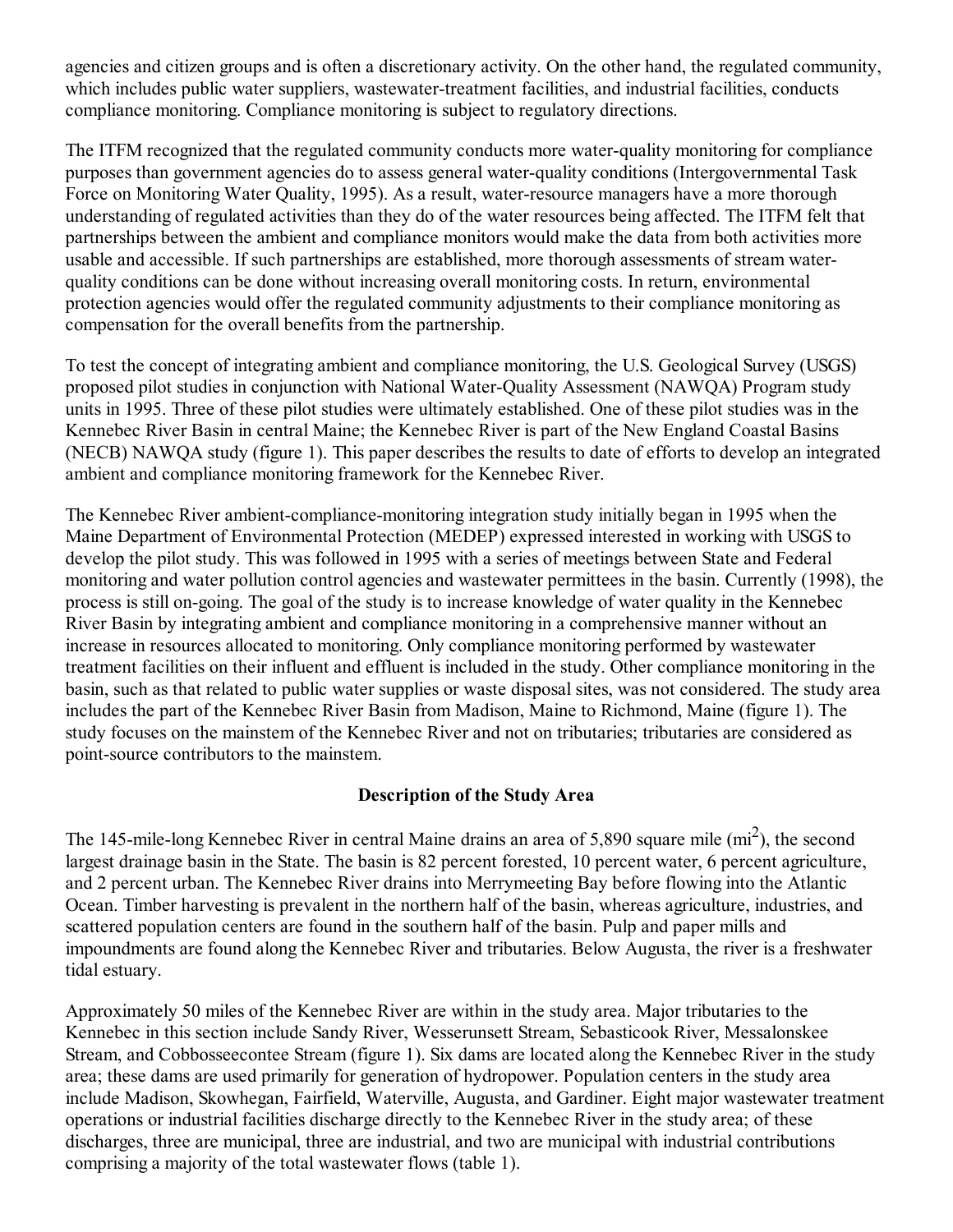Water quality in the Kennebec River has improved over the past 30 years. Before the mid-1970s, untreated and incompletely treated wastewaters from cities and industries resulted in a highly degraded river. In the 1960s and early 1970s, a pulp and paper facility at Winslow discharged organic-enriched wastewaters that were equal to a city of 2 million people (New England River Basins Commission, 1979). Since the mid-1970s, however, water quality has steadily improved as a result of improved wastewater treatment. In 1994, MEDEP classified the Kennebec River between Madison and Fairfield as Class B waters, and between Fairfield and the Edwards Dam as Class C waters (Maine Department of Environmental Protection, 1994). Class B waters are suitable for recreation in and on the water, fishing, drinking and industrial water supplies, navigation, and unimpaired habitat for fish and other aquatic life; Class C waters have similar designated uses except that these waters only support habitat for fish and other aquatic life and have lower water-quality criteria than Class B waters (Maine Department of Environmental Protection, 1994). Below Fairfield, the water in the Kennebec River has been classified as Class C because of reduced dissolved oxygen as a result of industrial wastewater discharges and impoundments used for hydropower. In addition, this section of the river is under a fish consumption advisory because of the presence of dioxin in fish tissues. The dioxin is a consequence of past wastewater discharges from pulp and paper facilities in the basin. A part of the river between Waterville and Augusta is Class B as a result of recovery from upstream wastewater discharges. The freshwater tidal estuary is Class C.

### **Agencies and Organizations Involved in the Study**

USGS and the MEDEP- Bureau of Land and Water initiated the study in 1995 and have taken the lead in arranging meetings and setting goals for the study. Representatives of the major wastewater treatment facilities (permittees), the U.S. Environmental Protection Agency (USEPA) – Region 1, and New England Interstate Water Pollution Control Commission were invited to participate in the study in 1995. Since then, the number of participants has increased and currently (1998) totals about 15 individuals representing 12 different agencies and organizations. Agencies and organizations currently participating in the study are shown in table 2.

All operators of major and minor wastewater treatment facilities were invited to participate; major facilities are distinguished from minor facilities on the basis of flows and amounts of chemicals discharged. All major and a few of the minor permittees participated, either by attending meetings or requesting to be on the mailing list, at sometime during the 3 years of the study. Although there are no citizen watershed groups specific to the Kennebec River, two citizen/environmental advice groups have requested to be informed about the progress of the study.

### **Progress Towards Integrating Ambient and Compliance Monitoring in the Kennebec River Basin**

MEDEP operates a program of revolving studies of the major river basins in the State. These revolving studies are conducted on 5-year intervals and include monitoring of water quality, wasteload allocation modeling, and re-issuance of wastewater discharge permits and licenses. (MEDEP issues licenses for all wastewater discharges in the State; these licenses are in addition to the National Pollutant Discharge Elimination System permits issued by the USEPA.) Watershed studies for the Kennebec River Basin were planned for 1997-98 with revised wastewater discharge licenses/permits issued in 1998. Initially, the plans for integrating ambient and compliance monitoring were to be completed by 1997 so that the plans could be incorporated into license/permit re-issuance in 1998. However, MEDEP is currently about 1 year behind in their schedule for completing the Kennebec River Basin watershed study and re-issuance of licenses. USEPA has completed its re-issuance of discharge permits. Plans for fully integrating ambient and compliance monitoring were not completed in 1997 and are still under development. Despite delays in completing an integrated monitoring strategy, progress has been made; this progress is presented in the following sections.

The government agencies and permittees involved in this study have been participating because they feel it is a worthwhile activity. No special funding has been obtained to pay for the work involved in the study. As a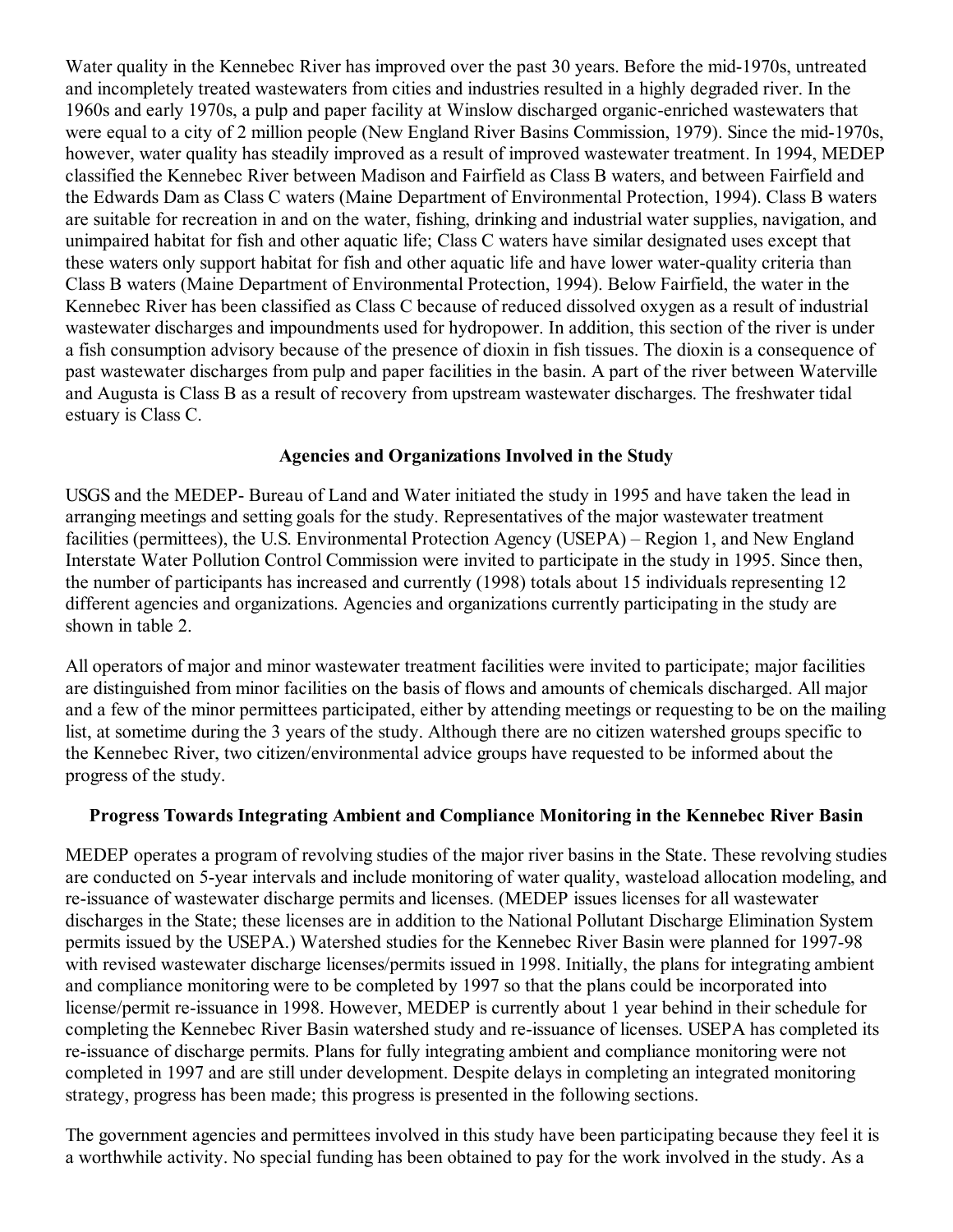result, the work has occasionally become a low priority, which has delayed the completion of the 3-year study.

# **The Process**

The following six-step process was developed for integrating ambient and compliance monitoring:

- Identify and describe ongoing and historical monitoring activities in the study area.
- Identify the existing resources that various organizations apply to monitoring.
- Identify, assess, and prioritize water-quality problems and data needs for the study area.
- Develop an `idealized' integrated monitoring approach for the study area of the Kennebec River based on the water-quality issues and priorities.
- Identify how existing monitoring programs/requirements can be modified to support an integrated monitoring plan.
- Develop action plan and necessary logistics for implementing program changes needed to achieve an integrated monitoring program.

The first three steps were completed in the first 2 years of the study. These steps included an inventory of current and past ambient and discharge-permit related water-quality monitoring in the basin, a survey of resources and expenditures for current ambient and compliance-monitoring activities, identification of the important water-quality issues in the basin, and the use of existing data for various river-management activities. The results of these activities are described in the following paragraphs.

During the summer of 1997, the first integrated water-quality sampling of the Kennebec River took place; a second integrated sampling is planned for 1998. Subsequent to this sampling activity, a long-term, integrated ambient-compliance-monitoring plan will be developed with the goal of redirecting monitoring activities to areas where gaps in knowledge exist without increasing the resources spent on monitoring. A creative working environment has developed between the participants so that resources are shared among the Federal and State agencies and permittees to accomplish mutual goals of the plan.

# **Ambient and Compliance Monitoring**

Descriptions of the ambient- and compliance-monitoring activities in Kennebec River were gathered early in the study. Information on the types and frequency of monitoring and the annual costs associated with the monitoring were collected. A review of ambient monitoring of the Kennebec River from 1980 to the present (1998) found that there is no current on-going, continuous monitoring underway (table 3). Both MEDEP and the USGS formerly performed routine water-quality monitoring of the Kennebec River; MEDEP's routine water-quality monitoring was discontinued in 1989 and USGS's routine monitoring ended in 1994. MEDEP currently focuses their monitoring on toxic substances and benthic invertebrates. The toxic monitoring consists of annual collections of fish tissue and bed sediments at two locations on the Kennebec River. Dioxins, polychlorinated biphenyl's, pesticides, trace metals, and polyaromatic hydrocarbons are monitored. In addition, MEDEP monitors water quality of the Kennebec River once every 5 years to collect data necessary for the re-issuance of discharge permits; these data are collected under low-flow conditions. USGS does not currently (1998) monitor water quality in the study area. The only other in-stream water-quality monitoring that was identified is that done by the Kennebec Sanitary Treatment District (KSTD). River samples are analyzed for E. coli bacteria because the District has combined sewer overflows; this monitoring is required as part of their discharge permit.

Information on the compliance-monitoring activities of the four largest permitted discharges in the study area was compiled. The remaining discharges did not provide information but comprise a small fraction of the total waste discharged to the Kennebec River. The compliance-monitoring requirements for all permittees can be obtained from the NPDES permit or state license issued to the facility. (The costs associated with the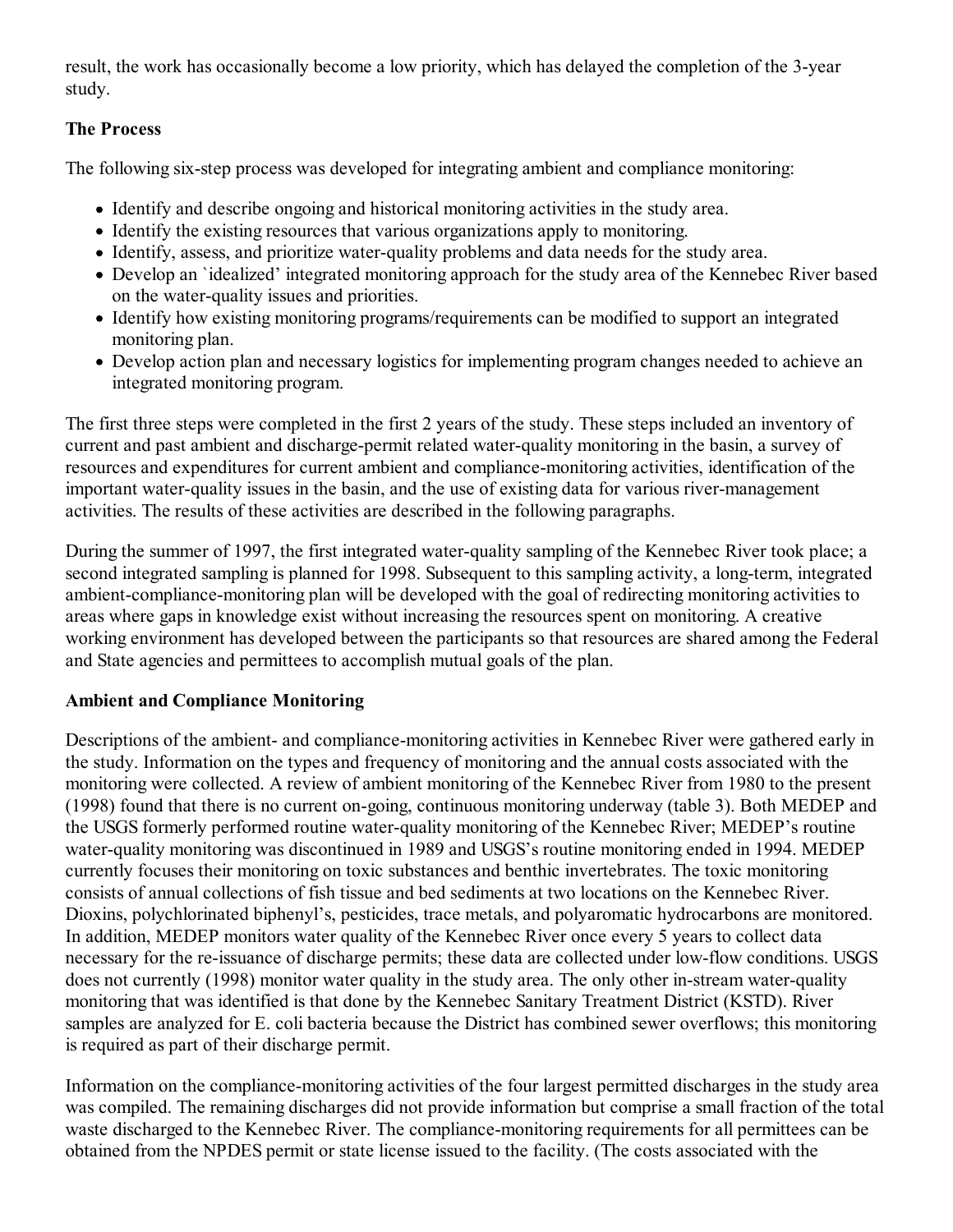compliance monitoring, however, could not be obtained from the permit/ license.) Most of the major permittees contain multiple discharges and typically include separate process wastewaters and stormwater discharges. Compliance monitoring of the process wastewaters of major facilities generally includes bioassay tests and the analysis of chemical constituents and flow.

The annual costs associated with ambient- and compliance-monitoring activities vary by activity and agency/organization. In addition, some of the costs are only estimates. This is especially true for costs associated with the discontinued ambient-monitoring activities; these estimates are based on costs during the last year of monitoring, and as such, are outdated. In 1996, the year this information was collected, about \$35,000 was spent annually by the MEDEP to monitor the Kennebec River in the study area. Of this amount, \$20,000 was from fees collected by MEDEP associated with the licenses of 3 permittees in the basin—KSTD and 2 pulp-and-paper mills (SD Warren Co. and Kimberly-Clark)—to assess dioxin effects. Estimates of the costs of compliance monitoring by permittees are difficult to compare to one another because of the variability of the information provided by each. One permittee estimated annual costs to be near \$150,000; this figure includes all staff salaries. Other permittees included only direct laboratory costs—these varied from approximately \$9,000 per year to \$25,000 per year. If one assumes that annual laboratory costs average \$15,000 per year per major permittee, then approximately \$120,000 is spent for direct laboratory costs associated with compliance monitoring. This compares to \$35,000 annually spent on ambient monitoring by the State.

# **Water-Quality Issues in the Kennebec River and Utility of the Ambient and Compliance Data for River Assessments**

In 1996, participants in the study developed a matrix that defined the uses of past and present ambient- and compliance-data-collection activities in terms of the water-quality issues affecting the Kennebec River (table 4). Types of monitoring, uses of the data, and water-quality issues are included in table 4. The purpose of compiling this information was to determine which forms of ambient and compliance monitoring were most valuable for assessing a variety of water-quality issues and management programs. This information would then to used to identify those monitoring activities that should be part of a long-term monitoring plan for the Kennebec River.

The water-quality issues found to be affecting the Kennebec River include a variety of chemical constituents and pollutants and contributing sources of the pollutants. Important water-quality issues identified included an understanding of the general water-quality characteristics of the Kennebec River, such as color, odor, bacterial quality, and nutrients, knowledge of the sources of contaminants, and how the river assimilates and transports contaminants.

Three types of monitoring were identified as generating the most useful data to assess water-quality issues and resources in the study area: (1) fixed-site river monitoring of chemical constituents that occurs throughout the year, (similar to monitoring by the former USGS National Stream Quality Accounting Program); (2) monitoring of toxic substances in fish tissues and sediments; and (3) effluent data from the major permittees. All three of these monitoring efforts provide data necessary for determining the status of water-quality conditions and trends in conditions over time. Currently (1998), toxics and effluent discharges are being monitored, but year-round, fixed-site chemical monitoring of the Kennebec River is not being done.

# **Integrating Ambient and Compliance Monitoring – An Initial Test**

In the summer of 1997, MEDEP and USGS conducted a 3-day intensive monitoring program for the Kennebec River to collect water-quality data necessary for a wasteload-allocation model developed by MEDEP. This monitoring consisted of the collection of samples at multiple sites along the river itself and at the outlet of major tributaries, and collection of effluent samples from permittees. Samples were analyzed for dissolved oxygen, nutrients, biological oxygen demand, and E. coli bacteria. Participants in the ambient-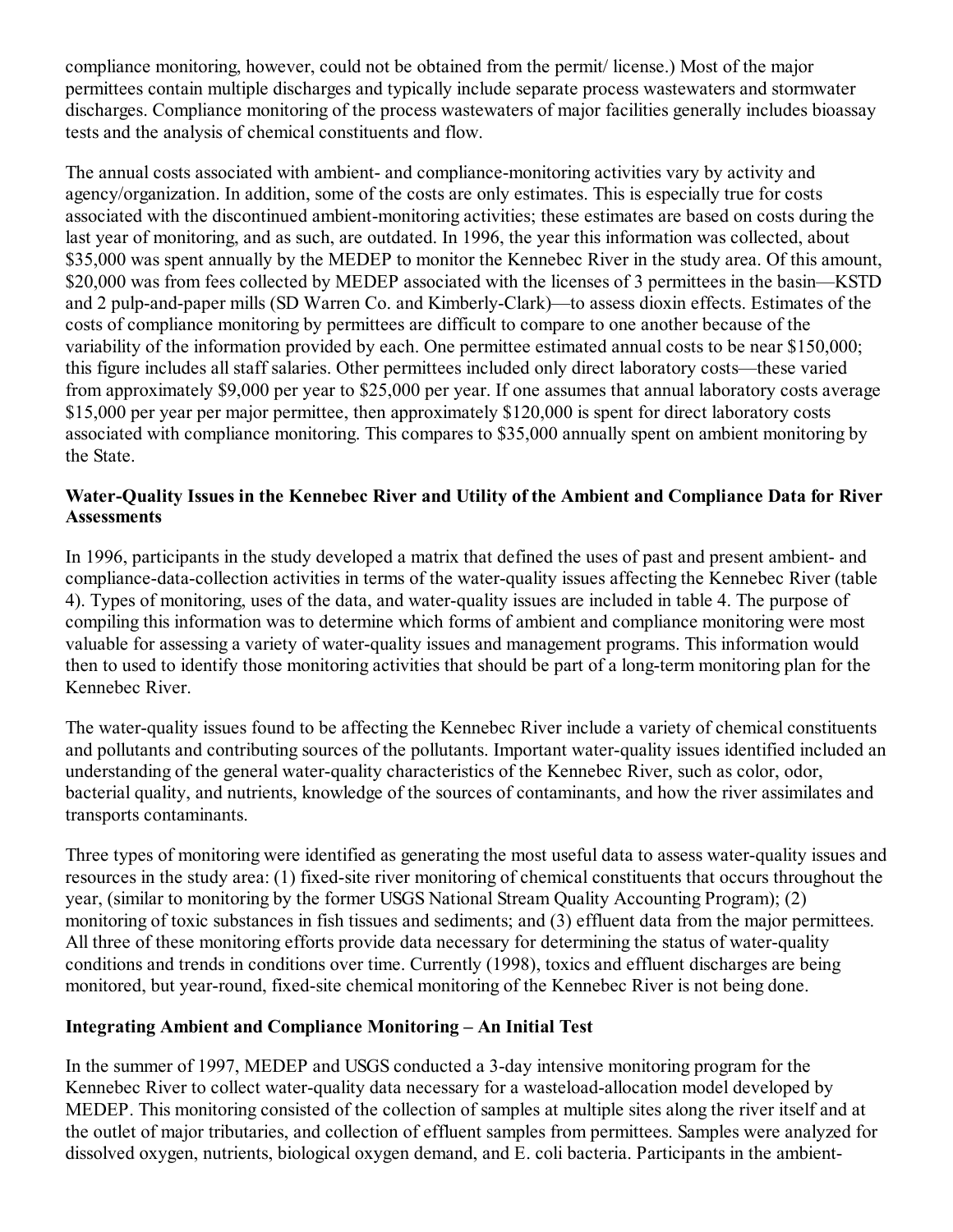compliance-integration study felt that this 3-day monitoring effort would be a reliable test to see if monitoring agencies and permittees could work together to monitor the river. The monitoring plan prepared by MEDEP with the assistance of USGS had the following integrated components (Miller, 1997):

- Personnel from the permittees would participate in river monitoring with MEDEP and USGS staff;
- The KSTD would analyze all E. coli bacteria samples, thus reducing laboratory analysis costs for MEDEP; and
- The USEPA and MEDEP would waive effluent compliance monitoring requirements for permittees participating in the river monitoring.

Personnel from the four major permittees in the study area participated in the monitoring effort along with staff from MEDEP and USGS. Overall, this arrangement worked well and saved MEDEP resources that would have been needed to monitor the river. MEDEP felt that without the support from the permittees, the monitoring could not have been done in 1997 because of other work commitments. MEDEP also joined into a cooperative agreement with the local office of the USGS to coordinate the operation of the monitoring program.

MEDEP and USEPA informed all the permittees in the study area that compliance-monitoring requirements would be waived if the facility participated in the monitoring, although none of the permittees requested the waiver. The permittees felt that it would be easier to maintain their monitoring schedule since they already had the staff and equipment than to stop monitoring altogether, some of which was necessary for plant operation.

MEDEP is planning to conduct a second 3-day intensive monitoring program for the Kennebec River in the summer of 1998 to gather additional data for their wasteload-allocation model. Based on the overall success of the monitoring in 1997, permittees will be participating again. Offers to waive compliance monitoring will once again be made.

# **Developing a Long-term Integrated Monitoring Plan for the Kennebec River**

Progress has been slow on the development of a long-term integrated monitoring plan for the Kennebec River. Reasons for this include (1) resources allocated to develop a long-term plan are minimal within the agencies participating and work on the plan must be done in addition to day-to-day assignments; (2) the focus of the participants over the past year has been on completing the summer intensive monitoring; and (3) existing data on water-quality, compliance monitoring, and the watershed have not been fully analyzed. In May 1998, MEDEP, USGS, and USEPA agreed that if a long-term integrated monitoring plan is to be developed and implemented, then reliable resources need to be allocated for its development. Special funding will be pursued for 1999 to complete the plan. Activities that will need to be conducted include the following:

- Determine the distribution of nonpoint sources of pollution in the study area,
- Determine the spatial and temporal degradation in the river water quality based on all existing data,
- Identify gaps in our knowledge exist, for instance, nutrient loadings,
- Assess State dioxin monitoring for trends and variations from year to year,
- Examine results of existing water-quality models for timing and causes of degraded water quality,
- Complete assessment other water-quality studies conducted in the basin,
- Compare known point-source loadings with ambient loads in the river,
- Gather information on watershed characteristics, such as nutrient and pesticide loading estimates, water use, flow modifications, known nonpoint-source locations,
- Work with permittees and enforcement agencies to review compliance monitoring strategies and make a final determination if compliance monitoring can be altered, and
- Determine how ambient and compliance monitoring can be integrated while maintaining or reducing the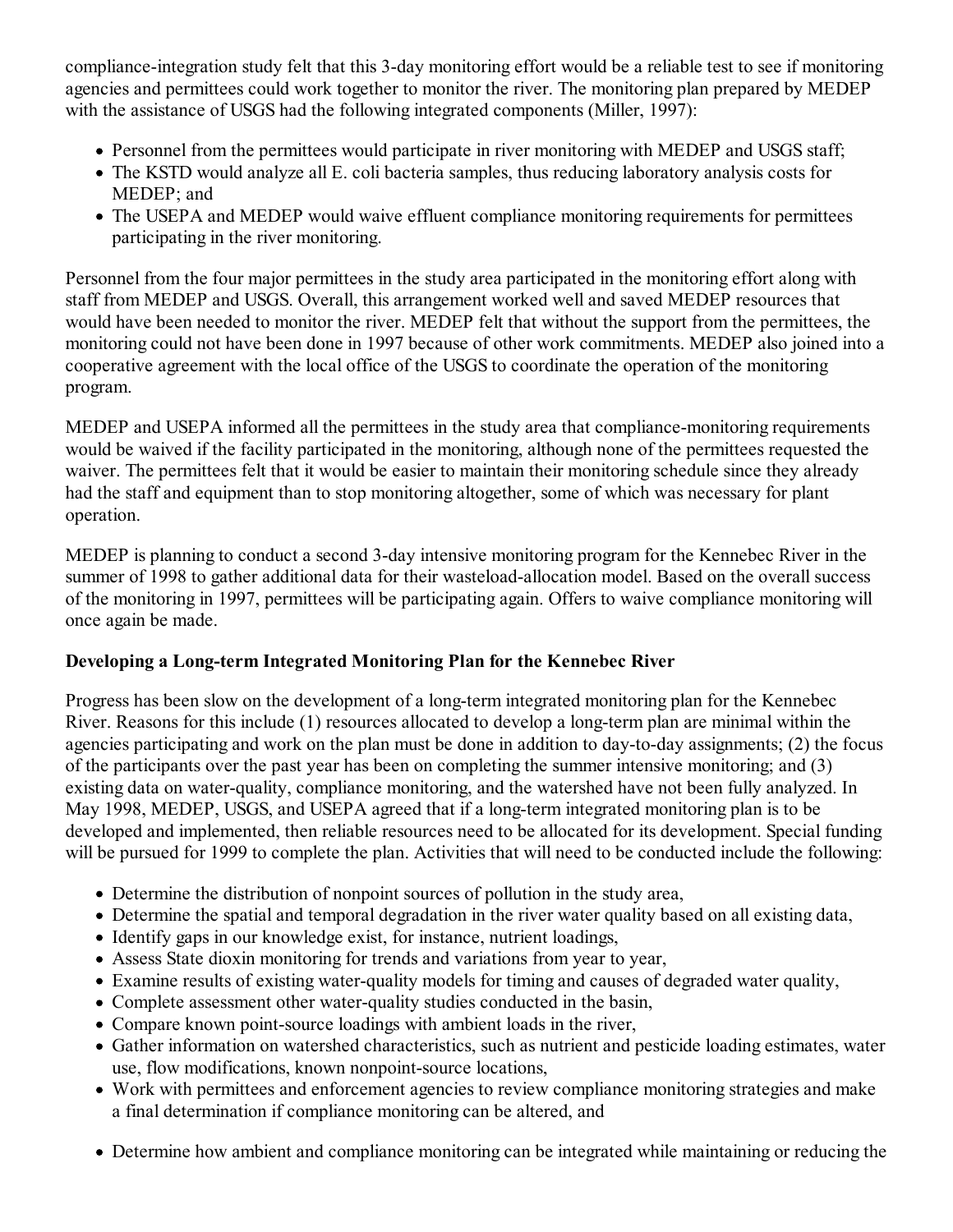total resources spent on these activities.

Since 1995, some of these activities have been started, but are not fully completed and need to be completed as part of the development of the long-term integrated monitoring plan.

### **Conclusions**

Currently (1998), all participating agencies and permittees continue their interest in achieving the long-term goal of an integrated monitoring program for the Kennebec River. The past 3 years have shown that sensitive issues related to compliance monitoring and private-sector resources can be tabled when the goal is better environmental data and decisionmaking. In addition, a creative working environment has developed between the participants so that resources are shared among agencies and permittees to accomplish these mutual goals.

It remains to be seen, however, if substantial revisions to compliance-monitoring requirements will be implemented. Regulatory staff appear somewhat reluctant to reduce the monitoring frequency and coverage over an extended time period, even if it means improved river monitoring. At the same time, permittees feel their wastewater operations are vulnerable to public scrutiny if their monitoring is not perceived by the public to be adequate.

As these issues are addressed and resolved, an increased understanding of the quality of the Kennebec River will be reached. This long-term monitoring study is evolutionary in design, not only in identifying the monitoring needs for the river, but also in developing the relationships among the parties to address the monitoring needs. At the same time, the quality of the river is changing as the relative effect of different stressors and sources of pollutants also are changing. All these factors must be incorporated long-term monitoring programs for the Kennebec River.

### **Literature Cited**

Intergovernmental Task Force on Monitoring Water Quality. 1994. Water-quality monitoring in the United States: 1993 report of the Intergovernmental Task Force on Monitoring Water Quality. U.S. Geological Survey, Reston, Va., variously paginated.

\_\_\_\_\_1995. The strategy for improving water-quality monitoring in the United States. U.S. Geological Survey, Reston, Va., 25 p.

Maine Department of Environmental Protection. 1994. Appendices to the State of Maine 1994 water quality assessment. Bureau of Land and Water, Augusta, Maine, variously paginated.

Miller, David. 1997. Kennebec River Basin work plan, May, 1997. Bureau of Land and Water, Maine Department of Environmental Protection, Augusta, Maine, 16 p.

New England River Basins Commission. 1979. Kennebec River Basin overview. 159 p.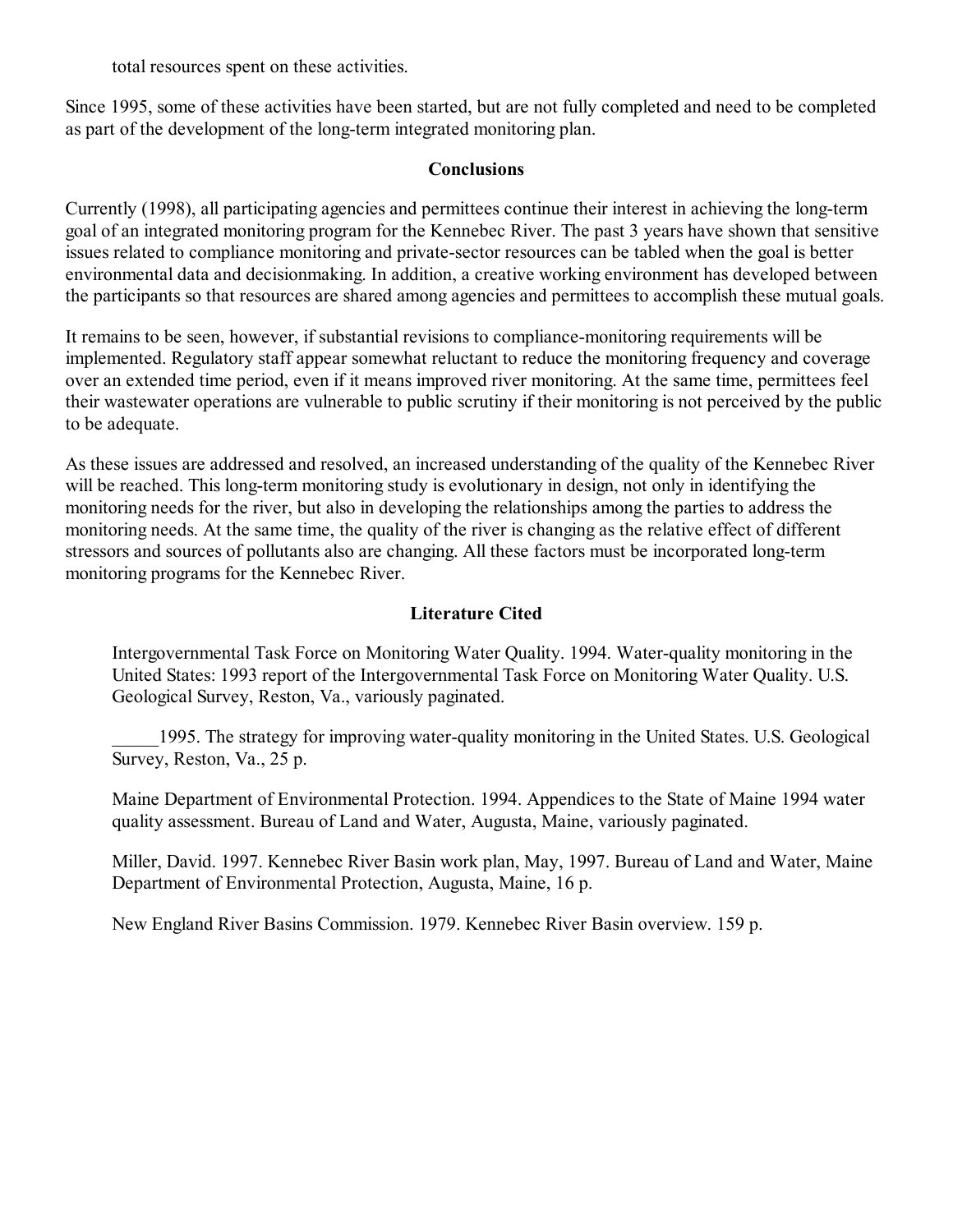

**Figure 1. Map of the Kennebec River Basin.**

| Table 1. Wastewater Permittees Discharging to the Kennebec River Study Area, Maine |  |  |  |  |
|------------------------------------------------------------------------------------|--|--|--|--|
|                                                                                    |  |  |  |  |

| <b>Facility</b>                    | Type of<br>facility/wastewater | <b>Permitted flows</b><br>(million gallons per<br>day) | <b>Major</b> or<br>minor<br>facility |
|------------------------------------|--------------------------------|--------------------------------------------------------|--------------------------------------|
| Anson-Madison Sanitary<br>District | Municipal-industrial           | 7.8                                                    | Major                                |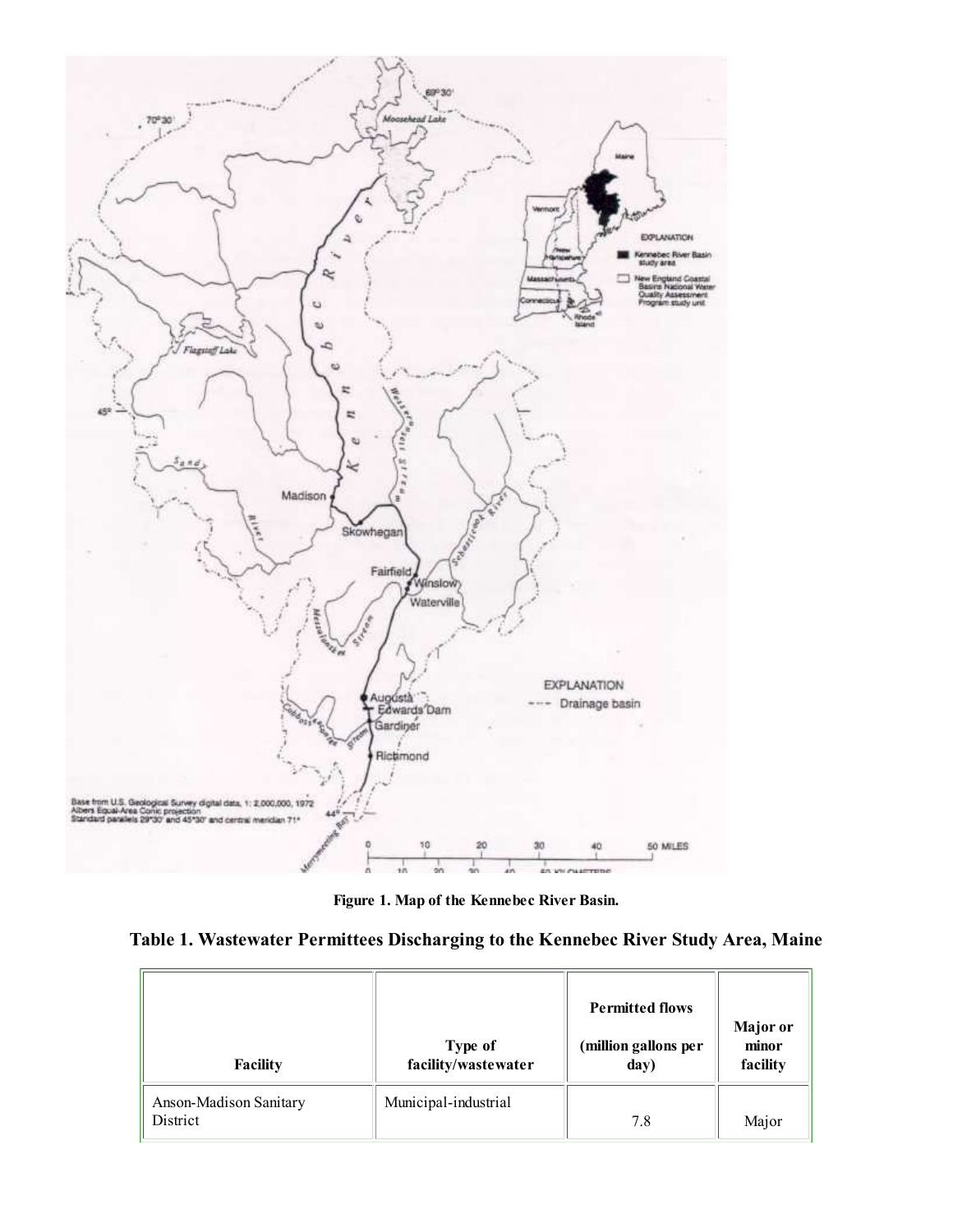| Kennebec Sanitary Treatment<br>District                | Municipal-industrial                 | 12.7 | Major |
|--------------------------------------------------------|--------------------------------------|------|-------|
| <b>Augusta Sanitary District</b>                       | Municipal                            | 8.0  | Major |
| Gardiner Wastewater<br><b>Treatment Facility</b>       | Municipal                            | 1.7  | Major |
| Skowhegan Wastewater<br><b>Treatment Facility</b>      | Municipal                            | 1.4  | Major |
| S.D. Warren Co. (Sappi)                                | Industrial process and<br>stormwater | 47   | Major |
| Kimberly Clark (discontinued<br>operation in 1998)     | Industrial process and<br>stormwater | 11   | Major |
| Statler Industries (discontinued<br>operation in 1998) | Industrial process                   | 6.0  | Major |
| Norridgewock Wastewater<br><b>Treatment Facility</b>   | Municipal                            | 0.2  | Minor |
| Skowhegan Package Plant                                | Municipal                            |      | Minor |
| <b>Richmond Utilities District</b>                     | Municipal                            | 0.3  | Minor |
| Central Maine Power Co-<br>Merimel Hydroelectric       | Industrial stormwater                |      | Minor |
| Central Maine Power Co-<br>Weston Hydropower           | Industrial stormwater                |      | Minor |
| Central Maine Power Co-<br><b>Shawmut Station</b>      | Industrial stormwater                |      | Minor |
| Madison Paper Industries                               | Industrial stormwater                |      | Minor |

 $=$  No data available.

### **Table 2. Organizations and Agencies Participating in the Kennebec River Ambient-Compliance-Monitoring Integration Study**

| <b>Organization/Agency</b>                   |  |  |  |
|----------------------------------------------|--|--|--|
| Maine Department of Environmental Protection |  |  |  |
| <b>U.S. Geological Survey</b>                |  |  |  |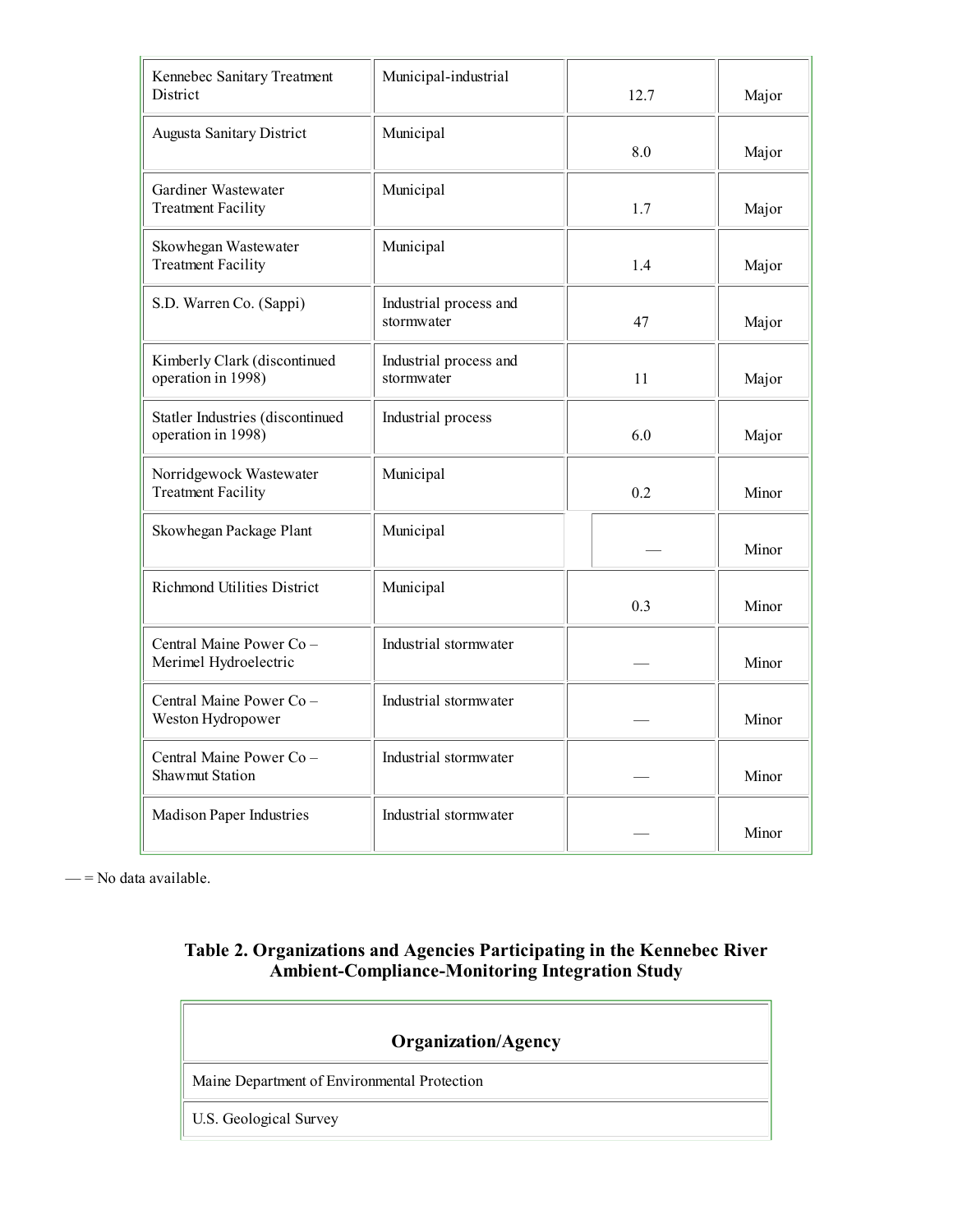

**Table 3. Ambient River Monitoring Activities in the Kennebec River Study Area, Maine, 1980-1998**

| <b>Monitoring program</b><br>and agency                      | Period of<br>data<br>collection | Number of<br>sites on the<br><b>Kennebec</b><br><b>River</b> | <b>Constituents monitored</b>                                                                 | Purpose of<br>monitoring                                                         |
|--------------------------------------------------------------|---------------------------------|--------------------------------------------------------------|-----------------------------------------------------------------------------------------------|----------------------------------------------------------------------------------|
| National Stream<br><b>Quality Accounting</b><br>Network/USGS | 1978-93                         | $\mathbf{1}$                                                 | Water column: nutrients, trace<br>elements, field parameters, bacteria,<br>suspended sediment | National water-<br>quality network                                               |
| Continuous<br>Monitor/USGS                                   | 1979-94                         | 1                                                            | Water column: specific<br>conductance, pH, temperature,<br>dissolved oxygen                   | Assess<br>wastewater<br>discharge impacts                                        |
| Primary Monitoring<br>Network/MEDEP                          | 1974-89                         | 3                                                            | Water column: DO., temp., fecal<br>coliform, pH, color, priority<br>pollutants                | Establish baseline<br>conditions, assess<br>trends, and assess<br>use attainment |
| Dioxin<br>Monitoring/MEDEP                                   | 1988-present                    | $\overline{2}$                                               | TCDD, TCDF in fish tissue                                                                     | Assess<br>classification/<br>designated use<br>attainment                        |
| Biomonitoring/MEDEP                                          | 1988-present                    | $\overline{4}$                                               | Benthic invertebrate community                                                                | Assess designated<br>use attainment                                              |
| <b>Surface Water Ambient</b><br>Toxics/MEDEP                 | 1994-present                    | $\overline{2}$                                               | Fish tissue: metals, PCBs,<br>pesticides, polyaromatic<br>hydrocarbons (PAHs)                 | Assess designated<br>use attainment                                              |